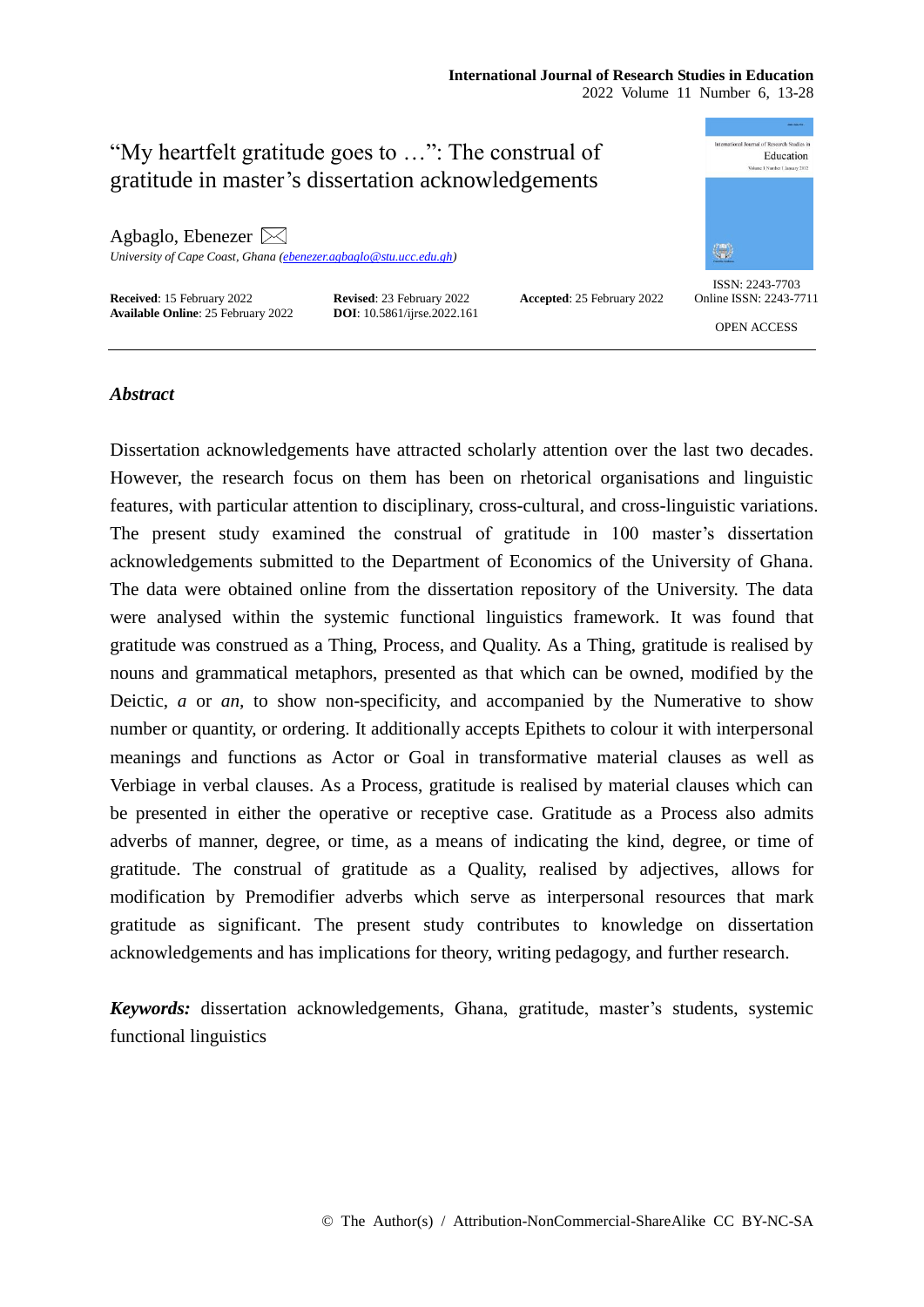# **"My heartfelt gratitude goes to …": The construal of gratitude in master's dissertation acknowledgements**

#### **1. Introduction**

Gratitude is conceptualised as a positive emotional response to a perceived benefactor (Cownie, 2017). It is a universal social construct which is very important for the cohesion of every society, serving as a bridge connecting individuals (Howells, 2004). Gratitude is expressed both verbally and in writing, though research on it has disproportionately focused on its verbal expression (Cheng & Kuo, 2011). Gratitude is commonplace in academia, with the acknowledgements genre being one of the few avenues for its written expression (Hyland, 2003; Yang, 2012a) which dates back to a period where people were required to recognise the generosity of "the powerful" as a prerequisite for the publication of written materials (Hyland, 2003).

Today, while experts, scholars, and researchers still acknowledge the contributions of others in book prefaces and footnotes, acknowledgements have grown in importance and length, evident in the devotion of a separate textual space to them in most written materials, including books, research articles, and dissertations (Hyland, 2003). In particular, acknowledgements appear to be universal in dissertations, allowing students to show gratitude to people and construct their social and academic identities (Hyland & Tse, 2004). Acknowledgements also provide the opportunity for researchers to signal their interpersonal relations with people whose contributions have shaped their academic lives in various ways (Afful, 2016).

Recent years have seen a bourgeoning line of research on dissertation acknowledgements, focusing on their schematic structure and linguistic realisations (Afful, 2016; Al-Ali, 2010; Alemi & Rezanejad, 2016; Cheng, 2012; Cheng & Kuo, 2011; Giannoni, 2002; Yang, 2012a, 2012b). Generally, the findings reveal that the schematic structure of dissertation acknowledgements and their linguistic realisations are conditioned by disciplinary, cross-linguistic, and cross-cultural underpinnings. By relying on systemic functional linguistics (SFL), the present study contributes to the literature by investigating the construal of gratitude in dissertation acknowledgements written by master's students in the Department of Economics of the University of Ghana.

### **2. Literature Review**

#### *2.1 Theoretical Framework*

The present study is situated in SFL as a theoretical framework. SLF focuses on the contextual use of language, with the tenet that language is organised to perform three metafunctions: (a) ideational, (b) interpersonal, and (c) textual. Ideational metafunction concerns how language is used to communicate ideas or experiences. It involves how language is used for the representation of the world around us and its experiences (Halliday & Matthiessen, 2014). Ideational metafunction, thus, focuses on how transitivity resources and lexis are used to construe experience (Christie, 2002). In contrast, interpersonal metafunction concerns how language or grammatical resources are used to communicate the relationship that exists between people involved in a communicative situation. It focuses on mood, modality, and person. Textual metafunction refers to the grammatical resources used in organising language into a successful message, including the resources of theme, information, and cohesion (Halliday & Matthiessen, 2014).

SFL also conceptualises language as a system. Specifically, language is considered to be polysystemic. This means that language is a system which presents us with a wide range of choices that allow us to make meaning (Christie, 2002). For example, when constructing an English clause, one makes choices from the grammar regarding theme (the point of departure for the message of the clause), mood (the speech function taken up), and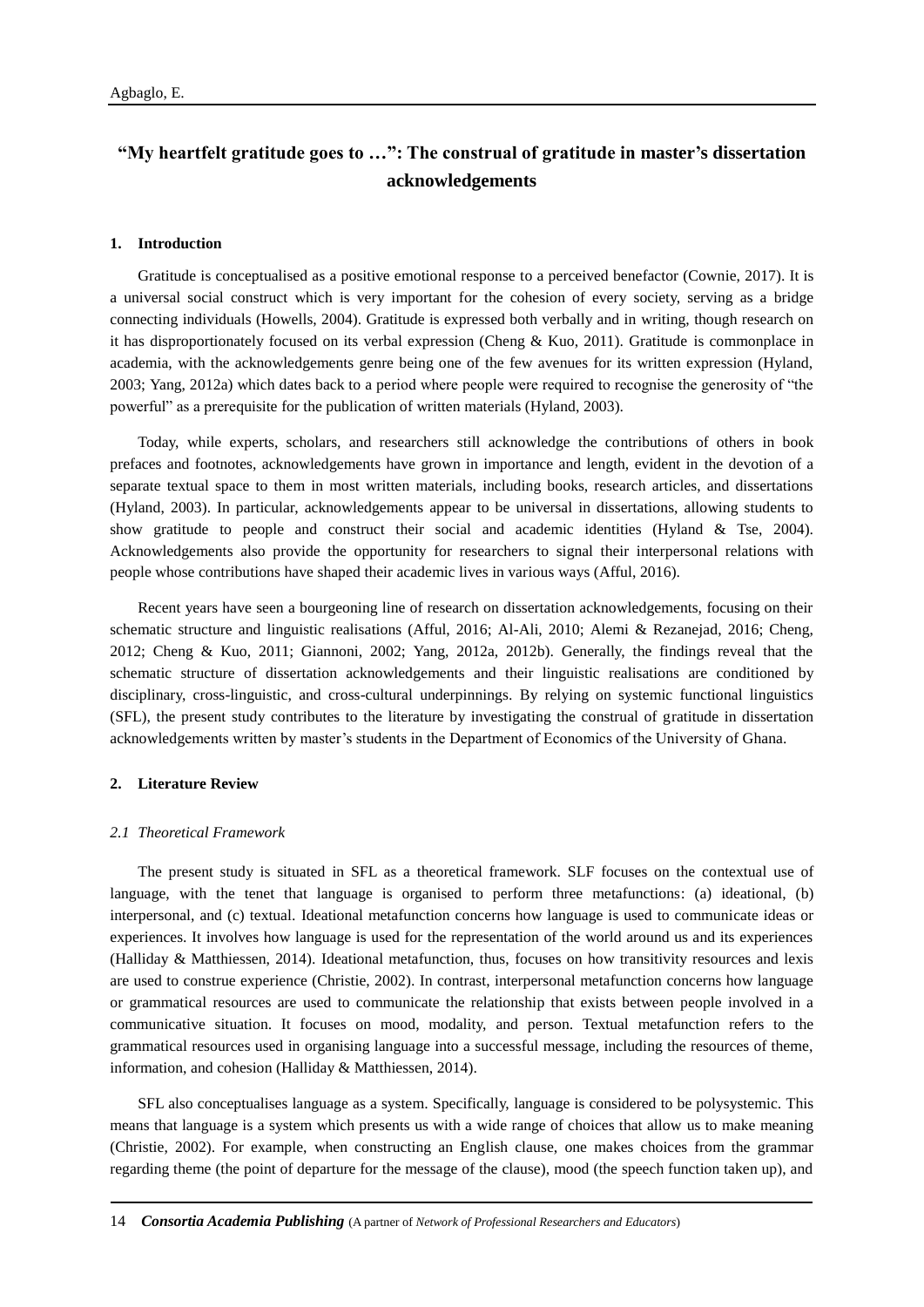transitivity (the type of process, associated participants, and circumstances). There are quite complex available choices with respect to each of the systems—theme, mood, and transitivity—which, for the most part, are not conscious (Eggins, 2004). The choice made determines the resultant clause type, whether declarative, imperative, interrogative, or exclamative.

In addition, SLF presents language and context in a meaning-making relationship where they interact and realise each other (Martin, 2000). The language choices related to a particular context of situation or domain are referred to as *register*. Register is usually described with reference to three contextual variables: (a) field, (b) tenor, and (c) mode. Field concerns what is going on in a text (field of activity) or the subject matter of a text (field of experience) (Matthiessen, 2019). Tenor involves the relationship between participants in a text, whereas mode denotes the channel of communication. These three contextual variables—field, tenor, and mode—respectively correspond with the three metafunctions identified earlier (i.e., ideational, interpersonal, and textual metafunction) (Christie, 2002).

Another important aspect of the SFL model is its view of stratification. As far as language use is concerned, SFL makes a distinction between *content plane* and *expression plane*. While content plane concerns meaning-making, expression plane focuses on the realisation of meaning through the organisation of segmental and prosodic features. Content plane is further stratified into lexicogrammar and semantics (Doran, 2016; Martin, 2000). According to Martin (2000), lexicogrammar focuses on meanings made within a clause while semantics focuses on the realisation of meanings beyond the clause by means of, for example, cohesion. Lexicogrammar comprises two sub-strata (i.e., lexis and grammar), and grammar encompasses syntax and morphology (Halliday & Matthiessen, 2014). Figure 1 illustrates the stratal organisation of language.



**Figure 1**: *Strata of language* (Halliday & Matthiessen, 2014, p. 26)

Every instance of language involves choosing from all strata, with each stratum contributing its meaning. In effect, choices made in semantics are realised by choices in lexicogrammar, and choices in lexicogrammar are realised by phonology/graphology (Martin, 2014). The present study focuses on how a choice in semantics (i.e.,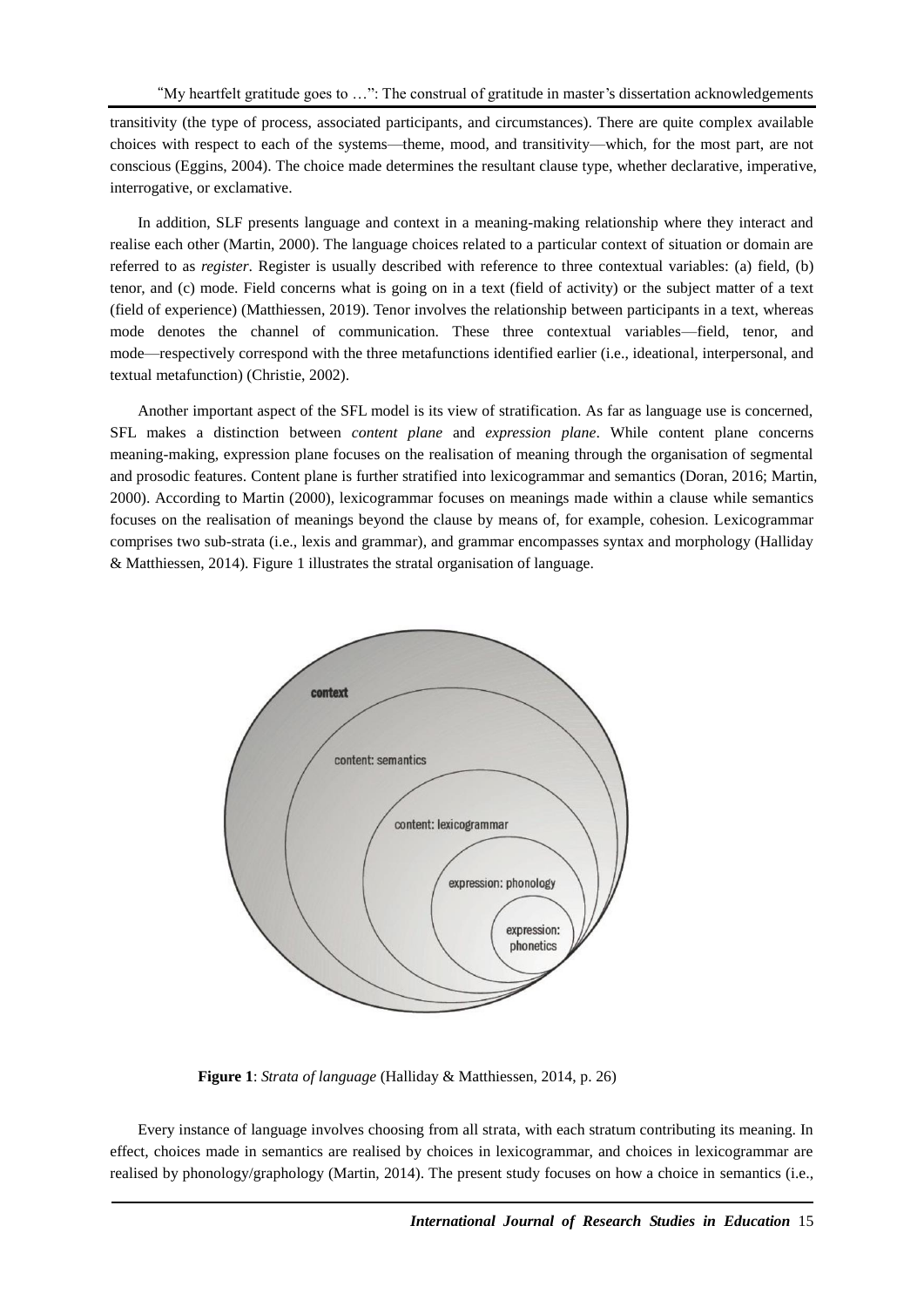the concept of gratitude) is realised at the level of lexicogrammar. The present study, therefore, builds on previous SFL studies on the construal of phenomena such as pain (Halliday, 1998), death (Marrugo, 2017), motion (Kashyap & Matthiessen, 2018), and space (Kashyap & Matthiessen, 2017; Matthiessen & Kashyap, 2014).

### *2.2 Previous Research on Dissertation Acknowledgements*

This section reviews previous works on dissertation acknowledgements, with the view of revealing the gaps that the present study seeks to fill. Essentially, previous studies on dissertation acknowledgements focused on their rhetorical organisation and linguistic features.

Studies that have focused on the generic structure of dissertation acknowledgements abound (Afful, 2016; Al-Ali, 2010; Alemi & Rezanejad, 2016; Cheng, 2012; Cheng & Kuo, 2011; Giannoni, 2002; Nkemleke, 2006; Yang, 2012a, 2012b). Some of these studies have focused on disciplinary variations (Afful, 2016; Afful & Mwinlaaru, 2012; Alemi & Rezanejad, 2016; Yang, 2012b). Of most relevance to the present study are disciplinary variation studies on dissertation acknowledgements in Ghana (Afful 2016; Afful & Mwinlaaru, 2010, 2012). For instance, Afful's (2016) study on undergraduate dissertation acknowledgements in the Departments of English, and Entomology and Wildlife of the University of Cape Coast revealed a three-move pattern, with slight variations in the schematic structure, sequencing, textual space, and frequency of moves across the two departments. The study also revealed that gratitude expressions include verbs such as *appreciate* and *acknowledge,* nouns such as *appreciation* and *indebtedness,* and adjectives such as *grateful*. Unlike Afful's study which focused on the undergraduate level, Afful and Mwinlaaru (2010) analysed the rhetorical organisation of a master's dissertation acknowledgement in the field of Literary Studies and found a two-move structure, consisting of the thanking and taking responsibility moves. The study also revealed that linguistic choices used in expressing gratitude vary, depending on the people being thanked. Similarly, Afful and Mwinlaaru (2012) concentrated on master's dissertation acknowledgements in three sub-disciplines of Education, namely Guidance and Counselling, Educational Administration and Management, and Science and Mathematics Education. The study revealed a three-move structure composed of reflecting, thanking, and concluding moves, with a marginal difference in the textual space of moves across sub-disciplines.

Aside from studies which focused on Ghana, other studies have looked at the rhetorical organisation of doctoral acknowledgements written by Taiwanese students in the soft and hard sciences (Yang, 2012b), and English Language Studies (Jaroenkitboworn, 2014), TESOL master's dissertation acknowledgements written by Vietnamese students (Loan, 2017) as well as master's and doctoral dissertation acknowledgements written in Hong Kong universities in the fields of Applied Linguistics, Biology, Business Studies, Computer Science, Electronic Engineering, and Public Administration (Hyland & Tse, 2004). Of these studies, Hyland and Tse's (2004) study is unique in its attempt to compare acknowledgements across master's and doctoral levels while maintaining its cross-disciplinary focus. They found that PhD students, especially those in the soft sciences, wrote more expansive acknowledgements, compared to their master's counterparts. In terms of generic structure, the study revealed a three-move pattern with accompanying steps. Similar to Afful (2016), Hyland and Tse observed that verbs and nouns feature predominantly in gratitude expressions, with master's students giving preference to nominalised expressions. Loan's (2017) study also revealed a three-move pattern, with gratitude expressions realised by nouns, performative verbs, adjectives, nominalised expressions, and passive constructions. In the Persian context, Alemi and Rezanejad (2016) analysed 503 acknowledgements of dissertations submitted to two universities: (a) University of Tehran and (b) Sharif University of Technology. The study compared the dissertations across eight disciplines and revealed varying degrees of complexity in the linguistic realisation of acknowledgements across the disciplines studied.

Thus far, the review has considered studies that focused on disciplinarity. Apart from these studies, others have examined dissertation acknowledgements from cross-cultural and cross-linguistic perspectives, focusing on English as a Second Language (ESL) and English as a Foreign Language (EFL) contexts (Nkemleke, 2006; Yang,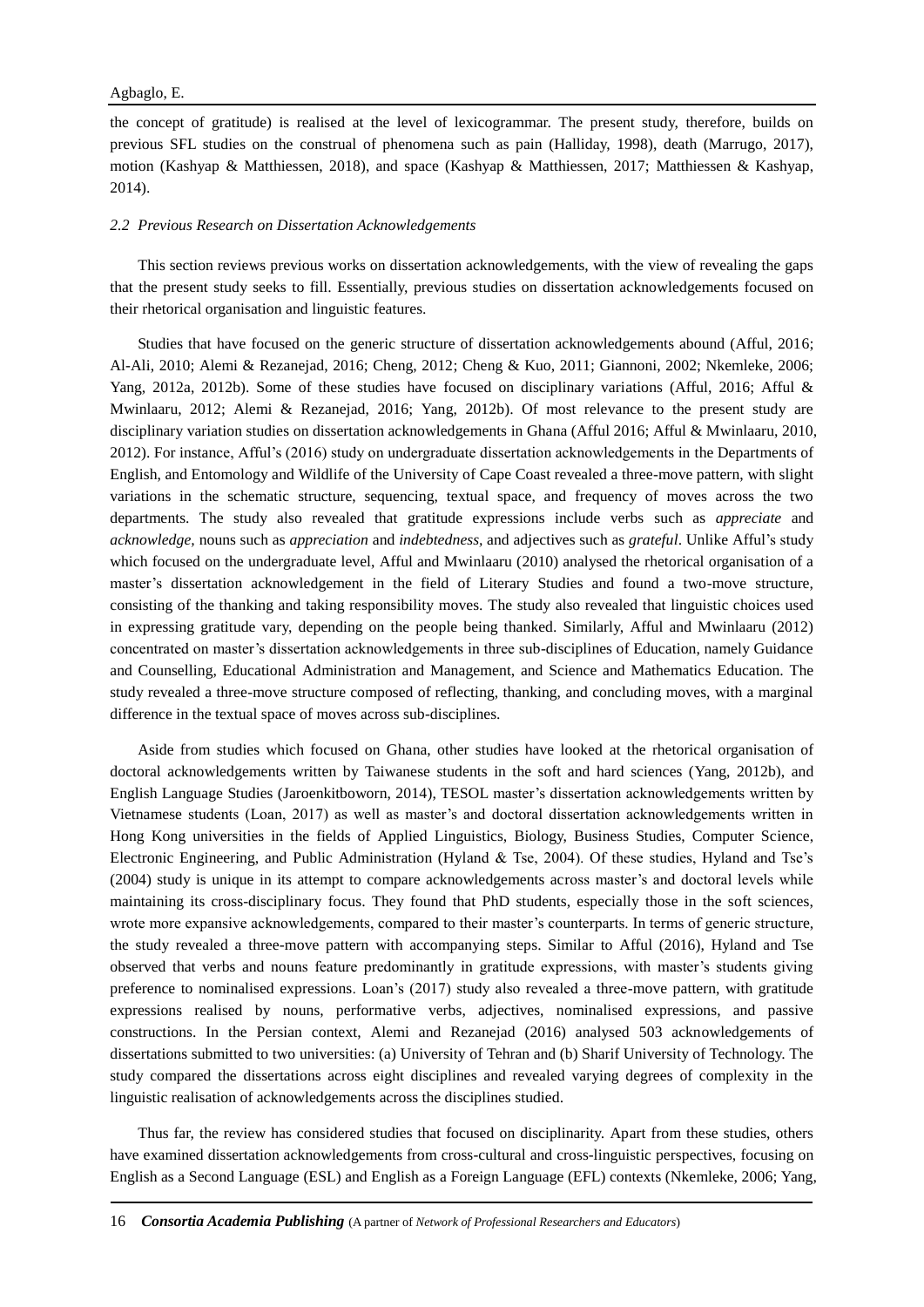2012a), English and Italian (Giannoni, 2002), Taiwanese and North American students (Cheng, 2012), the Persian context (Alemi & Rezanejad, 2016), Arabic (Al-Ali, 2010), Malay and Chinese (Afip et al., 2013), and Persian and English (Zare-ee & Hejazi, 2019). Given that the present study is situated within an African ESL context, it shares some similarities with Nkemleke's (2006) study in Cameroon, which revealed that acknowledgements "reflect the 'good manners' of deference to elders and those who have played an important role in the writer's life and success" (p. 166). Yang's (2012a) research examined the acknowledgements accompanying doctoral dissertations written by two categories of Taiwanese students: (a) those who obtained their PhD in Taiwan and (b) those who obtained theirs in the United States of America. The study found that while both groups of authors followed a three-move pattern in constructing their acknowledgements, the linguistic resources used were influenced by socio-cultural factors. In addition, Yang revealed that performative verbs, adjectives, and nominalised expressions were generally used to express gratitude. Al-Ali (2010), who focused on PhD dissertation acknowledgements written in Arabic, revealed that writers incorporated religious elements in their acknowledgements and used gratitude expressions that had different levels of intensification. Afiq et al. (2013) also revealed that Malay students were elaborative in their expressions of gratitude.

Unlike studies that focused on the schematic structure of acknowledgements, others have focused exclusively on the linguistic items found in them. Cheng's (2012) study which compared master's dissertation acknowledgements written by Taiwanese and North American students focused on thanking strategies employed by these two groups of authors in their acknowledgements. The study revealed that Taiwanese students employed more explicit thanking strategies than their North American colleagues. Similarly, in their pragmatic investigation of master's acknowledgements, Cheng and Kuo (2011) found a dominant use of explicit thanking strategies, involving nouns, verbs, and adjectives. Razali and Jan (2020), focusing on PhD acknowledgements of Malay students, found that explicit thanking strategies were the most preferred choice. Afful and Awoonor-Aziaku (2017) devoted attention to the prevailing naming patterns in acknowledgements of master's dissertations submitted to the Departments of English and French of the University of Cape Coast, Ghana. The study revealed that writers tend to name God, dissertation supervisors, lecturers, other faculty, family members, colleagues, participants, and other individuals.

On the construal of gratitude in dissertation acknowledgements, the studies of Gesuato (2004) and Tongwen (n.d.) remain significant. Relying on Hunston and Francis's (2000) pattern grammar, Gesuato examined the construal of gratitude in 40 dissertation acknowledgements across eight disciplines. The study found that gratitude was represented as processes realised by the verb phrase, with benefactors and benefits realised as entities. It was also found that expressions of thanks focused on several aspects of gratitude, such as indicating the benefactor's merits, favourably evaluating their contributions, indicating the writers received more than they gave, manifesting pleased acceptance of the services offered, expressing a favourable feeling towards the benefactor, or a combination of these. Tongwen (n.d.) similarly investigated the construal of gratitude in dissertation acknowledgements across Chinese and English, focusing on the disciplines of Linguistics, Education, and Psychology. The study, which relied on SFL as its theoretical framework, revealed that gratitude was construed as a Thing, Process, and Quality. The study also revealed some differences in the use of these representations of gratitude across the two groups of students, one of which was that North American students preferred to use gratitude as a Thing while Chinese speakers used more of gratitude as a Process.

In this section, I have critically reviewed the extant literature on dissertation acknowledgements, revealing insightful observations. First, it can be seen from the review that previous studies on dissertation acknowledgements have disproportionately focused on their schematic structure, adopting the English for Specific Purposes (ESP) approach to genre analysis (e.g., Afful, 2016; Afful & Mwinlaaru, 2010, 2012; Al-Ali, 2010; Alemi & Rezanejad, 2016; Cheng, 2012; Cheng & Kuo, 2011; Giannoni, 2002; Yang, 2012a, 2012b). Also, with the exception of Afful's (Afful, 2016; Afful & Mwinlaaru, 2010, 2012) studies, most of these studies were conducted in socio-cultural contexts other than Ghana. In addition, social sciences disciplines, especially Economics, are yet to feature in studies of this kind. With the strand of research which focused on the linguistic features of acknowledgements, with the exception of Cheng and Kuo (2011), and Tongwen's (n.d.), who adopted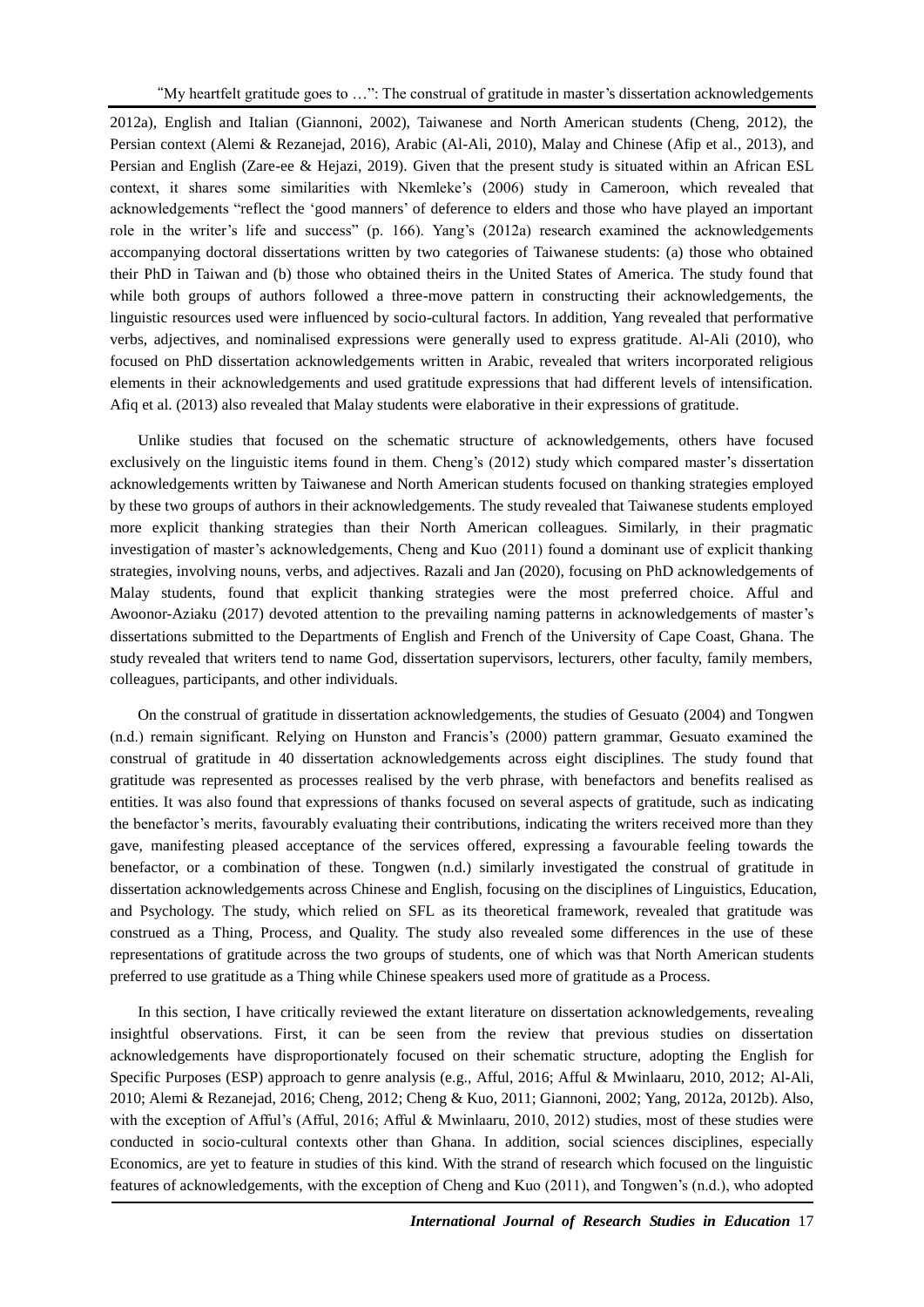## Agbaglo, E.

the Speech Act Theory and SFL respectively, others appeared to be atheoretical. Even with Tongwen's (n.d.) research which used SFL, it focused on a different socio-cultural context and disciplines other than Economics. This foregrounds the seeming neglect of Economics in studies of this kind, especially in Ghana. In line with this, Blackhouse et al. (2017) have recently called on language researchers to focus on Economics as a discipline. In response to this call, the present study examined the construal of gratitude in dissertation acknowledgements submitted to the Department of Economics, University of Ghana, using SFL as a theoretical framework.

## **3. Data Collection and Analytical Procedure**

Hundred (100) master's dissertation acknowledgements selected from a population of 165 dissertations submitted to the Department of Economics of the University of Ghana constituted the data for this study. These master's dissertations were submitted to the Department from June 2013 to July 2020. The dissertations, which were freely available online, were downloaded from the University's dissertation repository (http://ugspace.ug.edu.gh/handle/123456789/4899). The acknowledgements sections were copied and saved as a separate file in Microsoft Word.

Qualitative content analysis was applied to the acknowledgements, manually teasing out all references to gratitude. Applying systemic functional grammar (Halliday, 1998; Halliday & Matthiessen, 2014; Marrugo, 2017), gratitude expressions were categorised into (a) Thing, (b) Process, and (c) Quality. Then, the gratitude expressions were labelled and numbered for easy identification. Specifically, gratitude as a Thing was labelled GraTh, gratitude as a Process was labelled GraPro, and gratitude as a Quality was labelled GraQua. With these labels, the first instance of gratitude as a Thing, for instance, was labelled GraTh 1. Gratitude as a Thing was further analysed in terms of its grammatical roles in the transitivity system, while intensifications of gratitude as a Process and Quality were also examined. To conceal the identities of people mentioned in the acknowledgements, I replaced their names with "XXX".

## **4. Findings**

The analysis revealed the construal of gratitude as a Thing, as a Process, and as a Quality. These are presented in detail in the subsequent sub-sections.

## *4.1 Gratitude as a Thing*

The first realisation of gratitude in the data is as a Thing, where gratitude is realised by a nominal group. As such, the Thing takes determiners, particularly the possessive determiner,  $M<sub>V<sub>x</sub></sub>$ , indicating that the writer is the owner of the gratitude, as shown in Extracts 1-3 below:

- 1. I do not know how to express *my* gratitude to them. [GraTh 21]
- 2. Again, I will also like to show *my* appreciation to my supervisors, Prof. XXX and Dr. XXX, all of the Department of Economics, University of Ghana, Legon, for their suggestions, guidance and the effort to supervise this thesis out of their tight schedule [GraTh 136]
- 3. *My* thanks also go to my supervisors Prof. XXX, Mr. XXX and Dr. XXX for their support and good supervision. [GraTh 166]

Extracts 1-3 above exemplify the realisations of gratitude as a Thing. In these extracts, the Thing, realised by the noun head, *gratitude, appreciation,* and *thanks* in Extracts 1, 2, and 3, respectively, take the possessive determiner, *My*. The word, *appreciation,* is a grammatical metaphor derived from the Process, *appreciate.* With the possessive determiner, the Thing, gratitude, is conceptualised as belonging to the writers of the acknowledgements.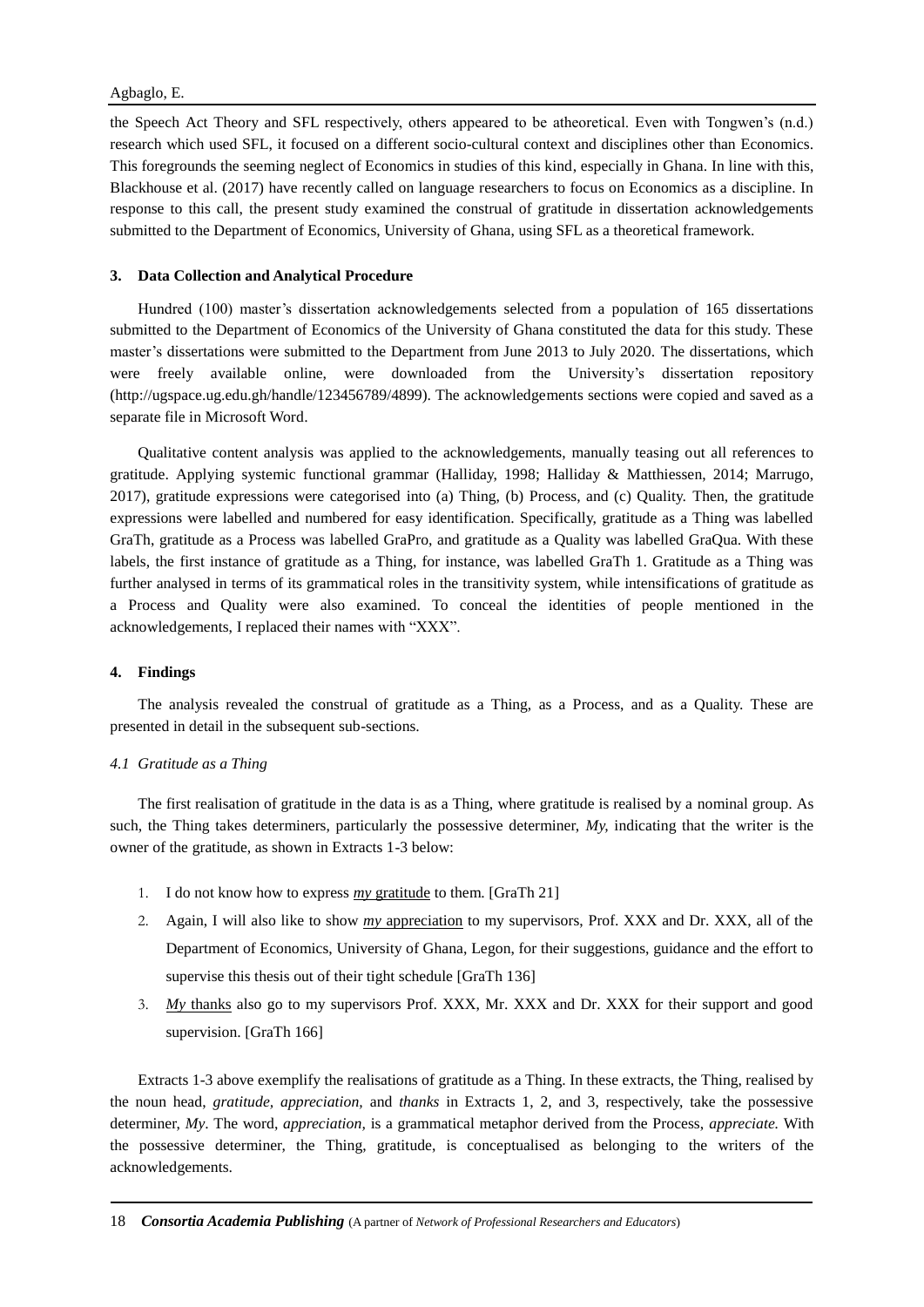"My heartfelt gratitude goes to …": The construal of gratitude in master's dissertation acknowledgements

Gratitude as a Thing also allows the Thing to be introduced by the Deictic. In the data analysed, the Deictic function was mainly realised by the non-specific determiners, *a* and *an*. This is shown in Extracts 4-6 below:

- 4. *A* final thanks goes to all those who played a significant role one-way or the other to bring me this far, God richly bless you. [GraTh 168]
- 5. Also, *a* heartfelt gratitude to the Graduates' Christian Fellowship (GCF), The Apostolic Church, Ghana Mt. Zion Assembly, Tema. [GraTh 128]
- 6. Again, *an* earnest thanks to my supervisors for their guidance through comments and suggestions for making this work a success. [ GraTh 153]

Extracts 4-6 above illustrate the realisation of gratitude as a Thing accompanied by the non-specific determiners. In all three extracts, it is seen that there is an adjective between the determiner and the Thing. We have the determiner, *a,* accompanying the nouns, *thanks* and *gratitude,* in Extracts 4 and 5, while in Extract 6, *an* accompanies *thanks.*

Additionally, the noun that denotes gratitude as a Thing can take a Numerative. Halliday and Matthiessen (2014) note, "The Numerative element indicates some numerical feature of that particular subset of the Thing: either quantity or order, either exact or inexact" (p. 274). This implies that Numeratives come in two forms: (a) quantifying Numeratives and (b) ordering Numeratives. The quantifying type shows whether the Thing is an exact number or inexact number, as illustrated in the extracts below:

- 7. *All* thanks to God almighty for giving me the strength, direction, courage and wisdom to finish this study successfully [GraTh 5]
- 8. Again, to Professor XXX, who have contributed a lot throughout my MPhil programme, *many* thanks to you. [GraTh 22]
- 9. I want to show *much* appreciation to my parents, Mr. XXX and Madam XXX, for their countless sacrifices to ensure that my academic carrier was not terminated [GraTh 45]
- 10. I owe all lecturers of the Economics Department, University of Ghana *a great deal of* gratitude for their resourceful lectures, which has contributed to the success of this project work. [GraTh 106]

The underlined structures in Extracts 7-10 above are the nominal groups used to construct appreciation. In Extract 7, the Thing, *thanks*, takes the definite quantifying Numerative, *all,* while in the remaining extracts, the quantifying Numeratives used are indefinite: *many* in extract 8, *much* in extract 9, and *a great deal* in Extract 10.

Unlike quantifying Numeratives, ordering Numeratives show "either an exact place in order (ordinal numerals, e.g. *the second train*) or an inexact place (e.g. *a subsequent train*)" (Halliday & Matthiessen, 2014, p. 375). Ordering Numeratives are used together with the head noun to denote gratitude as a Thing, as shown in the extracts below:

- 11. My *next* appreciation goes to all my program colleagues and those who played various roles during my studies; I say a big thank you for your backing. [GraTh 55]
- 12. For this reason, my *first* acknowledgment goes to God the Father, Son and Holy Spirit for His divine guidance and directions throughout this period. [GraTh 72]
- 13. A *final* thanks goes to all those who played a significant role one-way or the other to bring me this far, God richly bless you. [GraTh 168]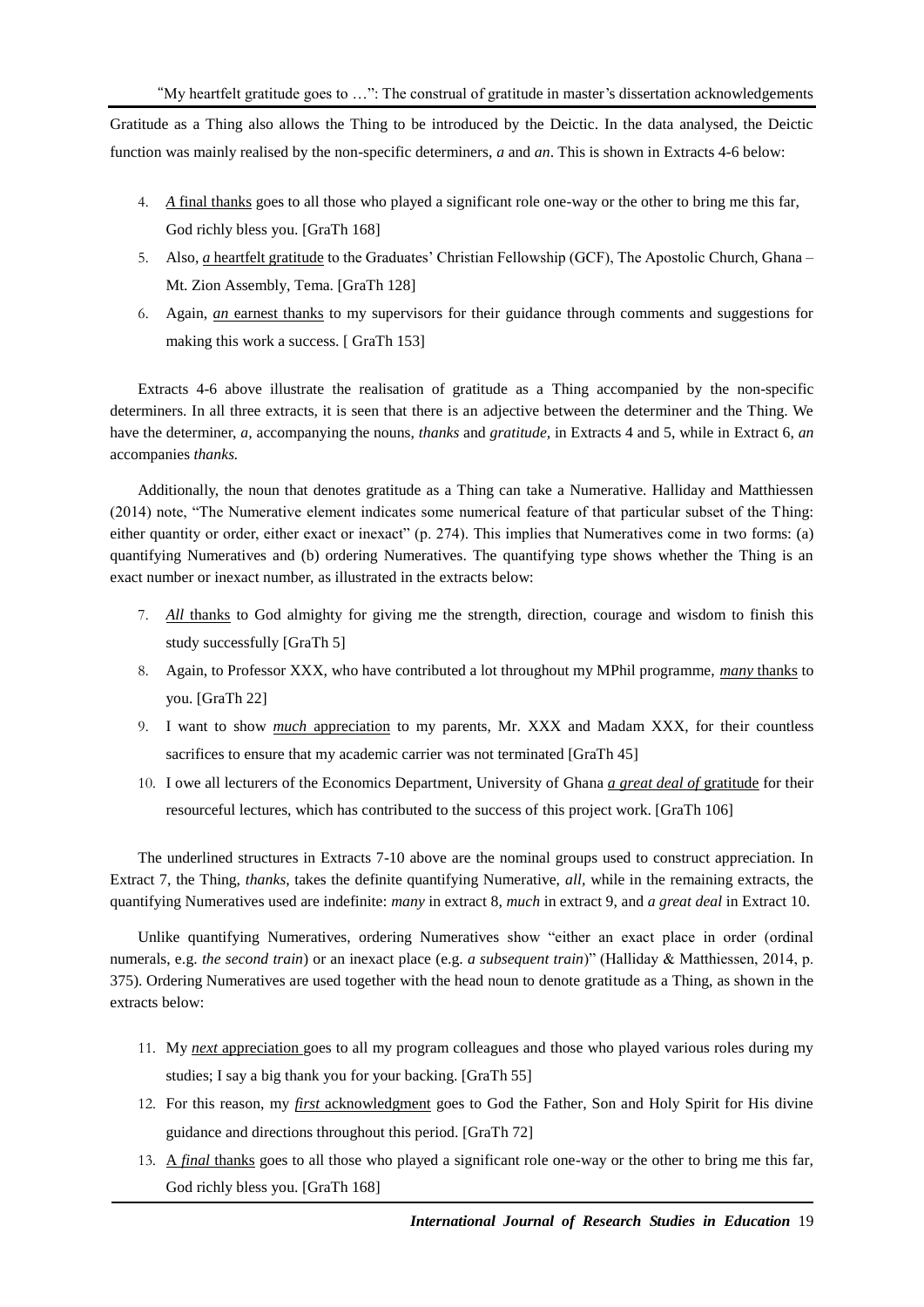As shown above, *next, first,* and *final* are the ordering Numeratives used in Extracts 11, 12, and 13 respectively. In the acknowledgements, this use of ordering Numeratives helps writers to show the chronological arrangement of the gratitude expressions, given that several people need to be acknowledged, each for a specific reason.

Finally, the nominal group realising gratitude as a Thing also comes with adjectives functioning as Epithet, indicating some quality of the subset. Halliday and Matthiessen (2014, p. 376) have noted:

(i)The quality of the subset may be an objective property of the thing itself, construed as a depiction of the experience of the entity that it represents; or (ii) it may be an expression of the speaker's subjective attitude towards it.

The above quote suggests that the quality of the entity may be an objective description of the entity or a subjective one. This subjective expression of Epithet is what is called the interpersonal or attitudinal Epithet, since it communicates interpersonal meanings. The data analysed revealed the use of adjectives to express subjective viewpoints of the writers, by way of expressing gratitude as a Thing:

- 14. I would also like to express my *sincere* gratitude to my supervisors Prof. XXX and Dr. XXX for their comments, constructive criticism and a wealth of advice. [GraTh 6]
- 15. My *heartfelt* gratitude goes to my supervisors, Professor XXX and Dr XXX for their guidance, support, suggestions, comments, corrections, and overall supervision throughout the preparation of this work. [GraTh 24]
- 16. Third, my *endless* appreciation goes to my brother Mr. XXX for being like a father to me and also for his financial support and sound advice that brought me back to school. [GraTh 164]
- 17. I wish to also express my *intense* appreciation to my supervisors, Dr. XXX and Prof XXX, under whose guidance and constructive criticism this thesis has successfully been completed. [GraTh 155]
- 18. Finally, my *special* thanks go to XXX, XXX, XXX, XXX, XXX and my study mates for their relentless assistance throughout my MPhil course. [GraTh 141]

In Extracts 14-18 above, the writers express interpersonal meanings or attitudes by the use of the adjectives, *sincere, heartfelt, endless, intense,* and *special*, each of which functions as Epithet.

Having presented the findings on the features of gratitude as a Thing, I now move on to the analysis of the grammatical roles of gratitude as a Thing. My examination of the grammatical roles of gratitude as a Thing in the transitivity system revealed three main patterns: (a) gratitude as an Actor in material clauses, (b) gratitude as a Goal in material clauses, and (c) gratitude as a Verbiage in verbal clauses.

Material clauses denote outer-world experiences, where reality is construed as happening through some input of energy. In material clauses, the Actor is the one that performs the action described by the clause; thus, the actor is the Subject. Extracts 19-21 below show material clauses with gratitude as a Thing functioning as an Actor:

- 19. My utmost gratitude goes to my supervisors, Dr. XXX and Dr. XXX for the immense support and guidance granted to me, without which this thesis would not have been completed. [GraTh 1]
- 20. My sincere thanks also go out to Professor XXX of Institute of Statistical, Social and Economic Research (ISSER) for giving me the opportunity to use their data for this study. [GraTh 8]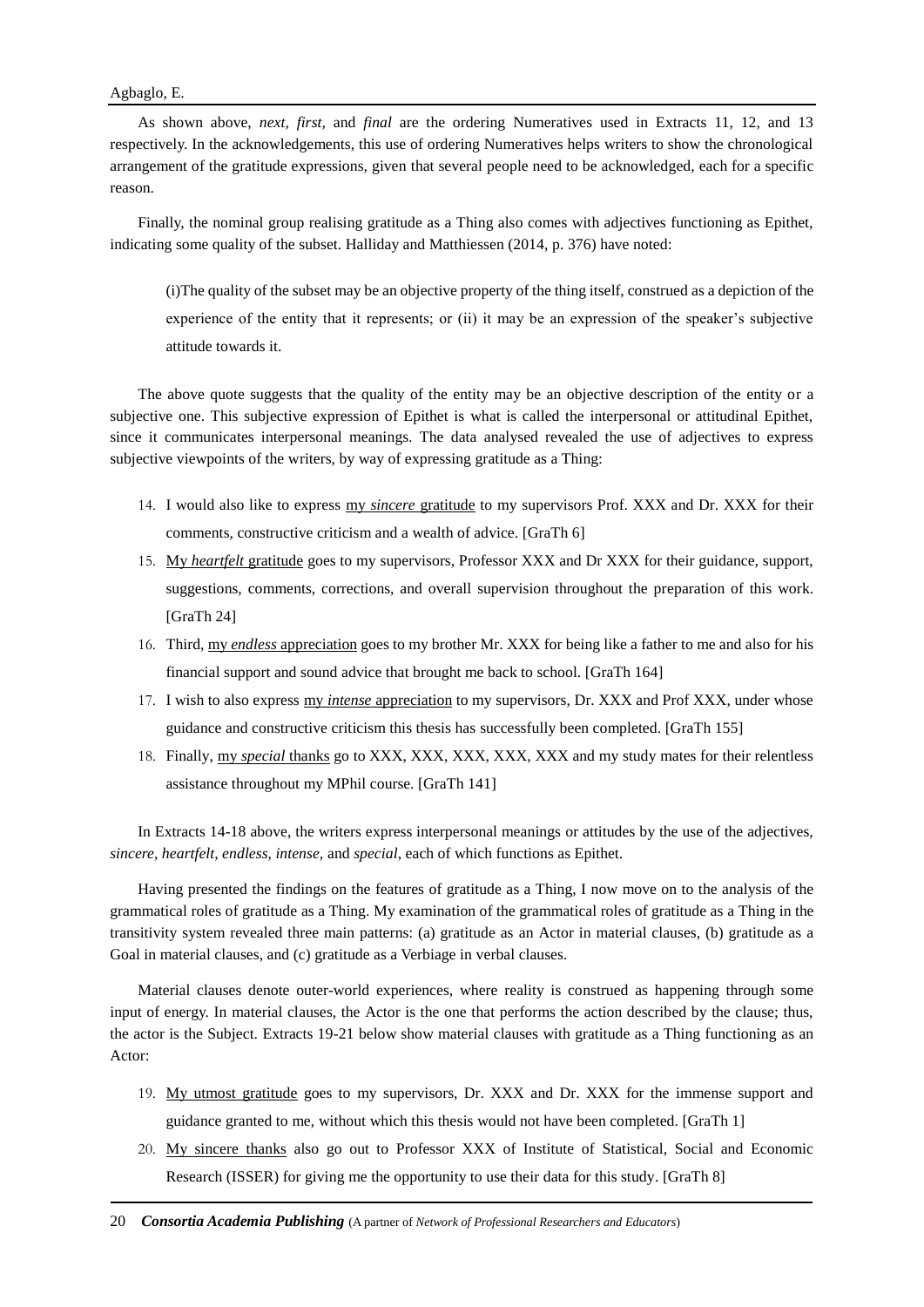21. My gratitude goes to Mr. XXX who played a key role in my achievement of this higher degree [GraTh 16]

As seen in the extracts above, the underlined structures are the nominal groups denoting gratitude as a Thing. In Extract 19, the verb, *goes*, functions as a transformative material Process of motion. The same applies to Extracts 20 and 21. In effect, gratitude, the Actor, is conceptualised as moving from one direction to another. In other words, the writer's gratitude as a Thing is represented as moving from the writer to the person(s) being acknowledged.

In transformative material clauses, the nominal group representing gratitude may also function as a Goal. This is especially the case in transformative clause types denoting extension, specifically, extending possession, typically realised by the Process, *give* or *extend*, as seen in Extracts 22-24 below:

- 22. First and foremost, I give thanks to the Almighty God for His grace, mercy, favour, guidance and strength that have enabled me to successfully complete this work. [GraTh 138]
- 23. I give the Lord Jesus all the thanks for this thesis…[ GraTh 25]
- 24. Again, I extend a heartfelt appreciation to the Department of Economics, University of Ghana, Legon for the opportunity to pursue a master's degree in economics and expanding my knowledge in this field. [GraTh 60]

In Extracts 22-24 above, the underlined structures are gratitude as a Thing functioning as a Goal in transformative material clauses. In Extract 22, *I* is the Actor of the clause, *give* functions as a Process, and *thanks,* which denotes gratitude, serves as a Goal. Similarly, *I* serves as an Actor in Extract 23, with *give* and *all the thanks* functioning as a Process and Goal, respectively. Extract 24 presents a similar case, with *I, extend*, and *a heartfelt appreciation* functioning as an Actor, a Process, and a Goal, respectively. In this sense, these clauses conceptualise showing gratitude as extending or giving what one has to another person.

Verbal clauses are clauses of saying. They construe experience as verbal expressions. As such, they are characterised by three main participant roles: (a) Sayer, (b) Verbiage, and (c) Target. The Sayer is the one who does the saying. Unlike the Actor, which needs to be a conscious being, the Sayer does not necessarily have to be a conscious being—it can be anything that sends signals. Thus, verbal processes are referred to as "symbolic processes" (Halliday & Matthiessen, 2014, p. 304). In contrast to the Sayer, the Verbiage is the content or nature of what is said while the Target is the one the information or Verbiage is directed at. Extracts 25-27 below show the realisation of gratitude as a Thing as Verbiage in verbal process clauses:

- 25. I will also want [[to express my profound appreciations to all lecturers in the Department of Economics who taught me both in my undergraduate and graduate studies, especially Mr XXX, Dr XXX, and Dr XXX.]] [GraTh 19]
- 26. I also express appreciation to my mother and siblings for their love and encouragement over the years. [GraTh 154]
- 27. Lastly, I express my gratitude to my parents for the moral support when the going got tough and for believing in me enough to support my dream [GraTh 143]

In Extracts 25-27 above, the underlined structures are nominal groups denoting gratitude as a Thing. In Extract 25, the underlined structure functions as Verbiage in the to-infinitive clause, showing the nature of what the writer says or expresses. Similarly, *appreciation* and *my gratitude* function as Verbiage in Extracts 26 and 27, with the Process denoted by *express*. In these clauses, the Thing, i.e., gratitude, is conceptualised as a verbal expression by the writers to individuals who have helped them in various ways.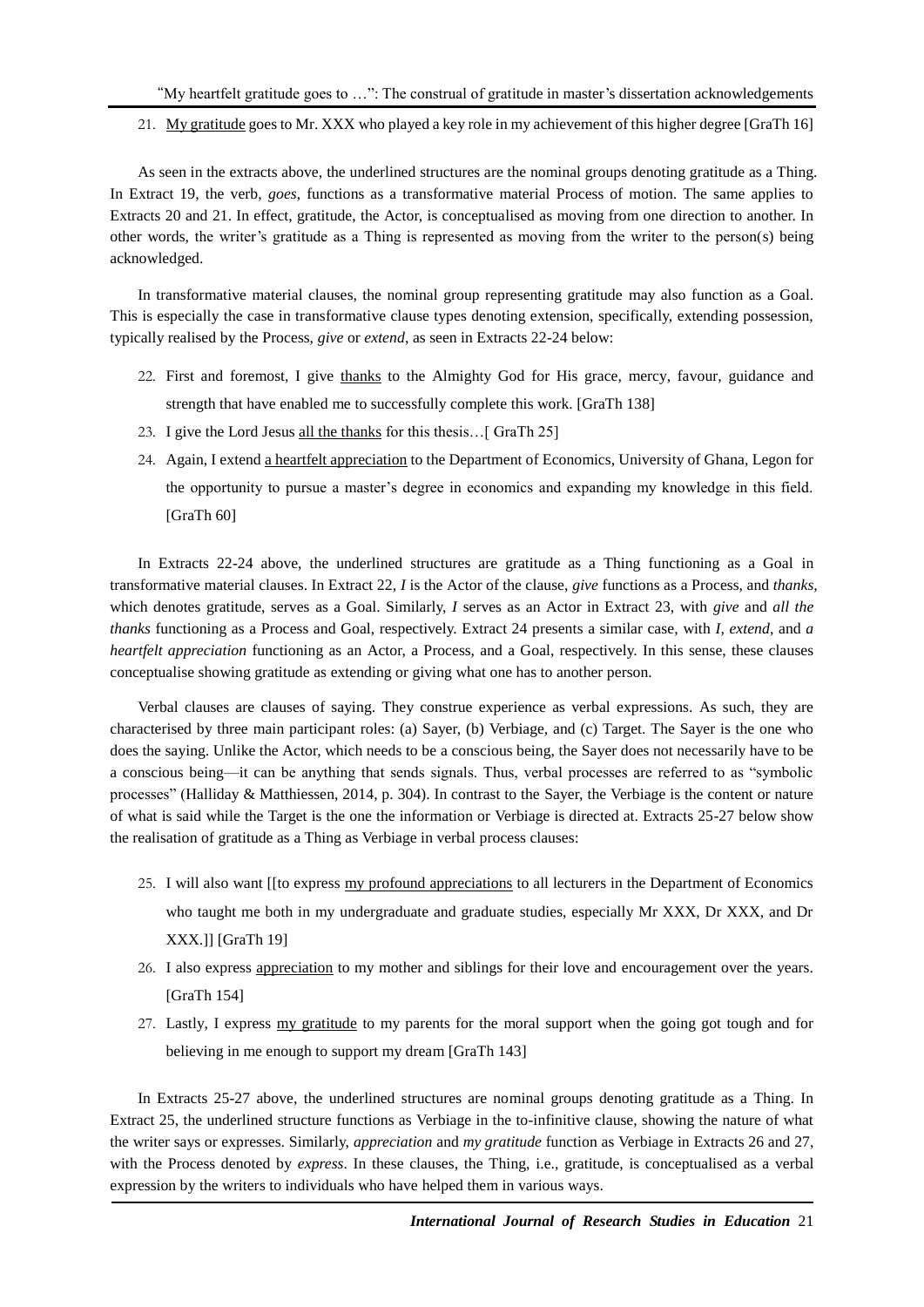#### *4.2 Gratitude as a Process*

Aside from the construal of gratitude as a Thing, the data analysed revealed that gratitude was also construed as a Process. Generally, the representation of gratitude as a Process involves denoting it with a verbal group, especially in material process clauses, as shown in the extracts below:

- 28. I appreciate the contribution of Mr. XXX, Mr. XXX, all of Sefwi Akontombra CODAPEC for furnishing me with information on cocoa production in the study area. [GraPro 21]
- 29. To my friends XXX, XXX and XXX who have been of great assistance throughout the course, your support is very much appreciated. [GraPro 18]
- 30. I salute my parents Mr. XXX and Mrs. XXX, my beloved XXX and my siblings Mr. XXX and Mrs. XXX for being there for me in all these difficult times. [GraPro 7]
- 31. I also acknowledge all the lecturers and other non-teaching staff at the Department of Economics for the knowledge impartation, sincere advice and help from the commencement of this study to its completion. [GraPro 32]

Extracts 28-31 above show the realisations of gratitude as a Process in the data analysed. In Extract 28, the Process is denoted by the verb, *appreciate*, with the Actor being *I*. Here, the Actor is present and begins the clause, since the clause is the operative type of material processes. In contrast to Extract 28, a receptive material process clause is presented in Extract 29, where the process of gratitude is highlighted without a mention of the Actor. In this extract, the Goal, which is *your support* is presented as a Theme and given modal responsibility, showing that the writer is interested in highlighting the assistance or support he received without stressing his own agency. Extracts 30 and 31 also present operative material clauses, with the Process realised by the verbs, *salute* and *acknowledge*, with the Actor being *I*. In these two extracts, the Goal is realised by the names concealed with XXX.

Gratitude as a Process allows for the modification of the Process by adverb groups. Such adverb groups are mainly circumstantial Adjuncts that show degree, manner, or time, as shown in Extracts 32-35:

- 32. To all those who supported me through this period, your help is *immensely* appreciated. [GraPro 4]
- 33. I also *strongly* acknowledge the sponsors, organizers and co-coordinators of the Collaborative Masters Programme (CMAP)-Joint Facility for Electives (JFE). [GraPro 16]
- 34. To all my friends not mentioned here, your efforts in diverse ways towards the success of this thesis are *well* appreciated. [GraPro 25]
- 35. I *finally* salute the management of University of Ghana Economics Department, including the administration and the entire lecturers who imparted the knowledge leading to my successful completion of this programme. [GraPro 13]

The underlined structures in the extracts above are expressions of gratitude as a material process, modified by circumstantial Adjuncts. In Extract 32, the verbal group is *is…appreciated*, and it has the circumstantial Adjunct, *immensely* in between *is* and *appreciated*, highlighting the degree of gratitude. Also, in Extract 33, the Process, *acknowledge*, is modified by *strongly*, which shows the manner of appreciation. Similar to Extract 33, *well* is used to indicate the manner of appreciation in Extract 34. In contrast, Extract 35 presents gratitude as occurring in sequence, using the time Adjunct, *finally,* to signal that that appreciation is the last one.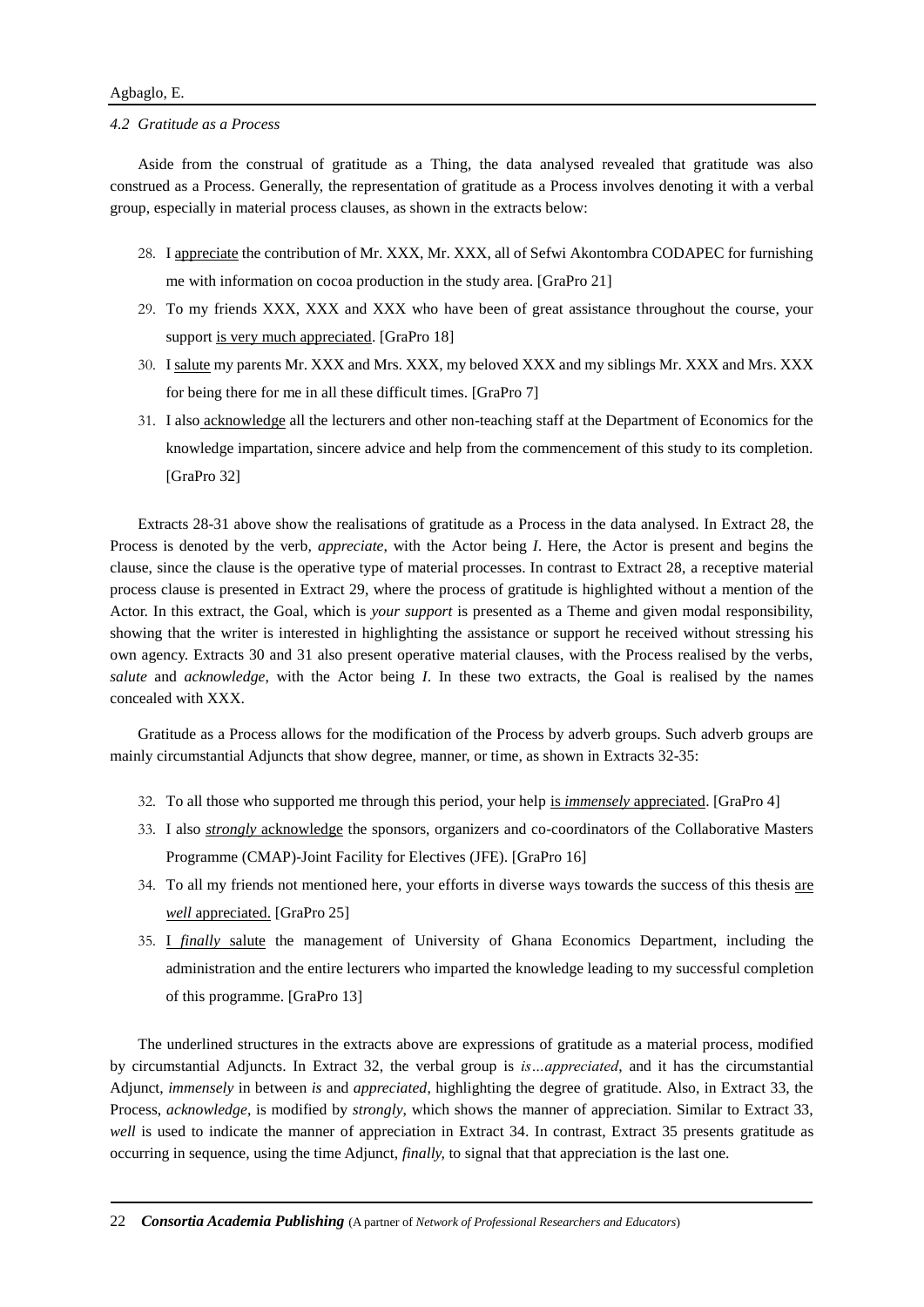*4.3 Gratitude as a Quality* 

The final construal of gratitude is gratitude as a Quality. As a Quality, gratitude is realised by adjective groups which function as the Attribute within Attributive relational clauses, where the writer of the acknowledgement, realised by *I*, is presented as the Carrier. Typically, such adjective groups are headed by the adjectives, *grateful* and *thankful*, as shown in the extracts below:

- 36. I am grateful to Prof. XXX, Prof. XXX, and Mr. XXX at Central University for their assistance. [GraQua 6]
- 37. I am immensely *grateful* to Pastor XXX and Mrs. XXX as well as XXX for their support in prayers. [GraQua 18]
- 38. I am eternally *grateful* to African Economic Research Consortium in collaboration with the Government of Kenya (AERC- GoK) joint capacity building project for awarding me a full scholarship and fully financing my M.Phil. Economics programme. [GraQua 27]
- 39. I am sincerely *grateful* to all my friends and course mates particularly XXX who immensely contributed to the success of this research.
- 40. I am very *thankful* for the mentorship given me. [GraQua 31]
- 41. I am most *thankful* to the Almighty God, for giving me grace and strength to sustain me throughout this period. [GraQua 15]
- 42. I am indebted to all members at the Department of Economics (UG) for the immense knowledge impacted during the course work. [GraQua 24]

Extracts 36-42 illustrate the realisations of gratitude as a Quality in the data analysed. As can be seen in all these extracts, the Carrier is represented by the pronoun, *I*, which refers to the writer of the acknowledgement. The adjective groups which construe gratitude in Extracts 36-39 are headed by the adjective, *grateful*, while Extracts 40 and 41 each have the adjective, *thankful* as Head. Another remarkable feature of these adjective groups is the presence of adverbs serving as Premodifiers to the various adjective Heads. These adverbs include *immensely*, *eternally, sincerely, very,* and *most* in Extracts 37-41 respectively. As well as intensifying gratitude, these adverbs also communicate interpersonal information, placing gratitude on an "interpersonally significant scale" (Halliday & Matthiessen, 2014, p. 421). In Extract 42, gratitude is communicated by the adjective, *indebted*, which seems to suggest that gratitude given is not commensurate with the benefit received.

#### **5. Discussion**

The aim of the study was to examine the construal of gratitude in master's dissertation acknowledgements in the field of Economics. The preceding section highlighted the findings of the study. In this section, I discuss the findings in relation to the existing literature.

The present study revealed that gratitude is construed as a Thing, Process, and Quality. This finding agrees with the extant literature on dissertation acknowledgements. At the undergraduate level, Afful (2016), for instance, has revealed that gratitude is realised by nouns such as *appreciation,* verbs such as *appreciate* and adjectives such as *indebted.* Hyland and Tse's (2004) study that focused on both master's and doctoral levels also revealed an extensive use of nouns in expressions of gratitude especially among master's students. Among master's students in Vietnam, Loan (2017) also found nouns in gratitude expressions. Cheng and Kuo (2011), in their pragmatic investigation of gratitude expressions in dissertation acknowledgements, found gratitude being realised by nouns which were often modified by adjectives to show the intensity of gratitude as well as by verbs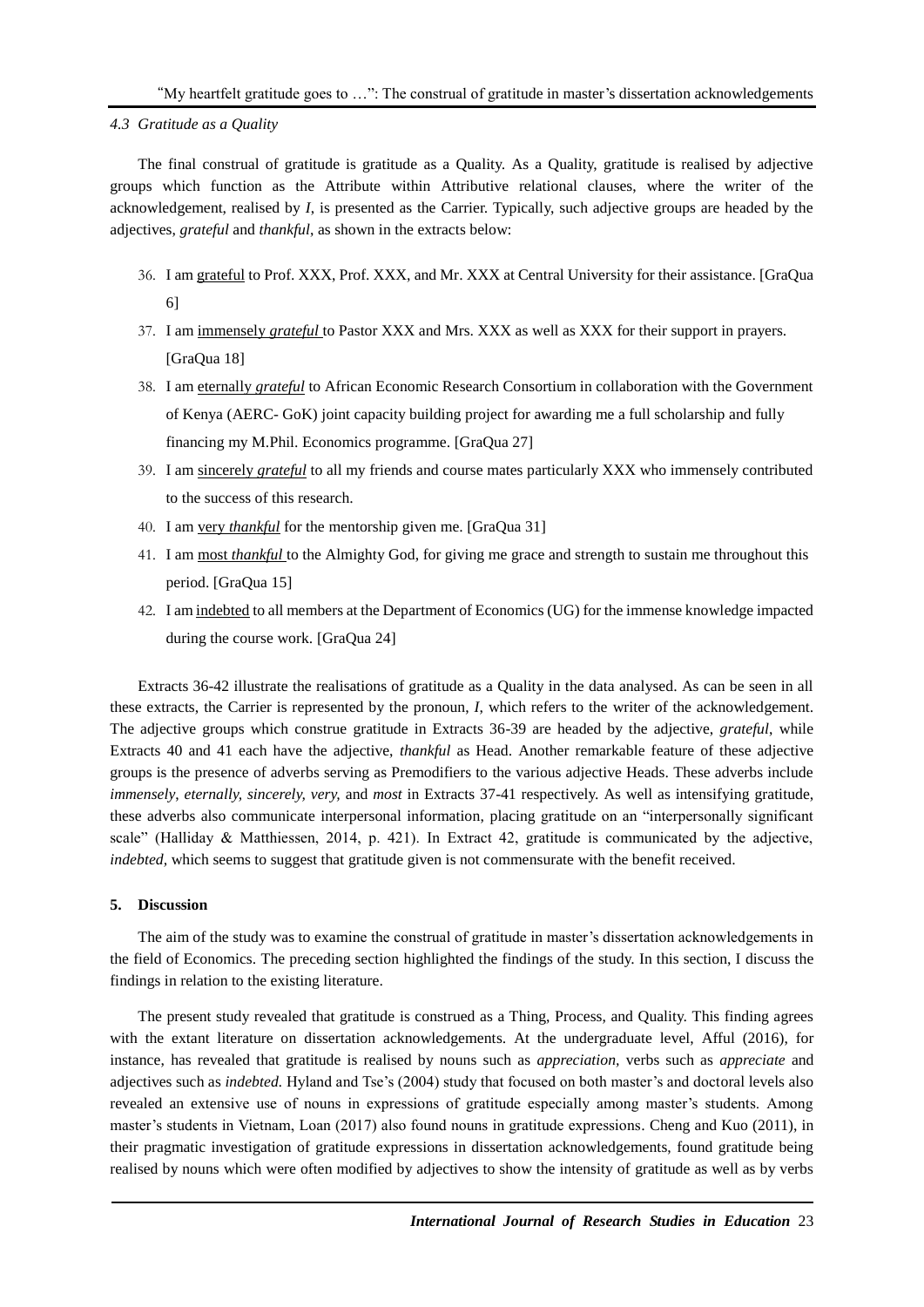and adjectives. The construal of gratitude as a Thing, Process, and Quality agrees with the SFL literature on the construal of some other phenomena, such as pain (Halliday, 1998), death (Marrugo, 2017), motion (Kashyap & Matthiessen, 2018), and space (Kashyap & Matthiessen, 2017; Matthiessen & Kashyap, 2014).

Also, the study revealed that as a Thing, gratitude is presented as that which can be owned (e.g., *my gratitude*, *my appreciation*) and modified by the Deictic, *a* or *an,* to show non-specificity (e.g., *a heartfelt gratitude, an earnest thanks*). It accepts the Numerative to show number or quantity (e.g., *many thanks*, *all thanks, much appreciation*), or ordering (e.g., *next appreciation, final appreciation*). It additionally accepts Epithets to colour it with interpersonal meanings (e.g., *special thanks, heartfelt gratitude*). These features of gratitude as a Thing are in tandem with pain as a Thing, as found in Halliday (1998). Additionally, Afful's (2016) observation on how gratitude expressions included possessive pronouns that identified the writer as well as adjectives that showed the intensity of the writer's gratitude to the benefactor agrees with the findings of the present study. In a similar vein, Loan (2017) noted how Vietnamese master's students use adjectives to show the intensity or degree of their gratitude. Showing a high level of gratitude, as evident in the use of such adjectives, therefore, appears to cut across cultures. Thus, given that acknowledgements serve as one of the few resources that allow students to show gratitude to their benefactors (Hyland & Tse, 2004), students make conscious efforts to give maximum credit to those whose assistance has shaped their academic careers.

Further, gratitude as a Thing performs grammatical functions, such as an Actor or a Goal in transformative material clauses as well as Verbiage in verbal clauses. As an Actor in transformative material clauses frequently characterised by the Process, *goes*, gratitude is conceptualised as that which moves from the writer, often represented by the personal pronoun, *I*, to someone who has made some notable contributions to the writer's academic life. In the case of gratitude as a Goal, it is found in transformative material clauses with the verb, *give* or *extend*, signifying that gratitude is presented as a possession being given to someone else, while gratitude as a Verbiage is conceptualised as a verbal expression. In such instances, the one at the receiving end of the gratitude is presented as the Target, and the giver as the Sayer. These findings agree with the findings of Gesuato (2004) and Tongwen's (n.d.) on the grammar of gratitude in dissertation acknowledgements. Similarly, in agreement with the findings of the present study, in their analysis of the structure and pragmatics of gratitude in dissertation acknowledgement, Cheng and Kuo (2011) reports on how gratitude expressions functioned as a Subject/Actor in clauses.

Gratitude as a Process is realised by material process verbs such as *acknowledge, appreciate, salute,* and *thank,* which can be presented in either the operative (e.g*., I appreciate…*) or receptive case (e.g., …*is very much appreciated*). The operative case highlights the agency of the writer, while the receptive case gives agency and modal responsibility to the particular contribution the writer received from the one being acknowledged. The verb, *appreciate,* indicates a favourable assessment of the assistance gotten, while *acknowledge* shows the benefactor's merits (Gesuato, 2004). The use of the receptive case in gratitude expressions has been reported in the literature (Gesuato, 2004; Hyland & Tse, 2004; Yang, 2012a; Yang, 2012b). However, the study by Afip et al. (2013) found no realisation of gratitude in the receptive case, showing that those writers were more interested in showing their role as givers of gratitude. In consonance with the findings of Gesuato (2004), gratitude as a Process also admits adverbs of manner, degree, or time, as a means of indicating the kind, degree, or time of gratitude. Generally, positive adverbs such as *strongly* and *well* are used, showing that the gratitude offered is the highest of its kind. Also, time adverbs (e.g., *finally, firstly*) are used to show the order of occurrence of the gratitude. In the case of adverbs of manner and degree, they highlight "the subjective, interpersonal relevance of the assistance received" (Hyland & Tse, 2004, p. 267).

Like gratitude as a Thing and Process, its construal as a Quality, realised by adjectives such as *thankful, grateful,* and *indebted,* allows for modifications by Premodifier adverbs such as *immensely, eternally, sincerely,*  and *very,* which serve as interpersonal resources that mark gratitude as significant. The adjectives, *thankful* and *grateful,* show the beneficiary is pleased with the assistance received, while *indebted* indicates that the writer received more than he gave (Gesuato, 2004). In his research among Ghanaian undergraduates, Afful (2016) also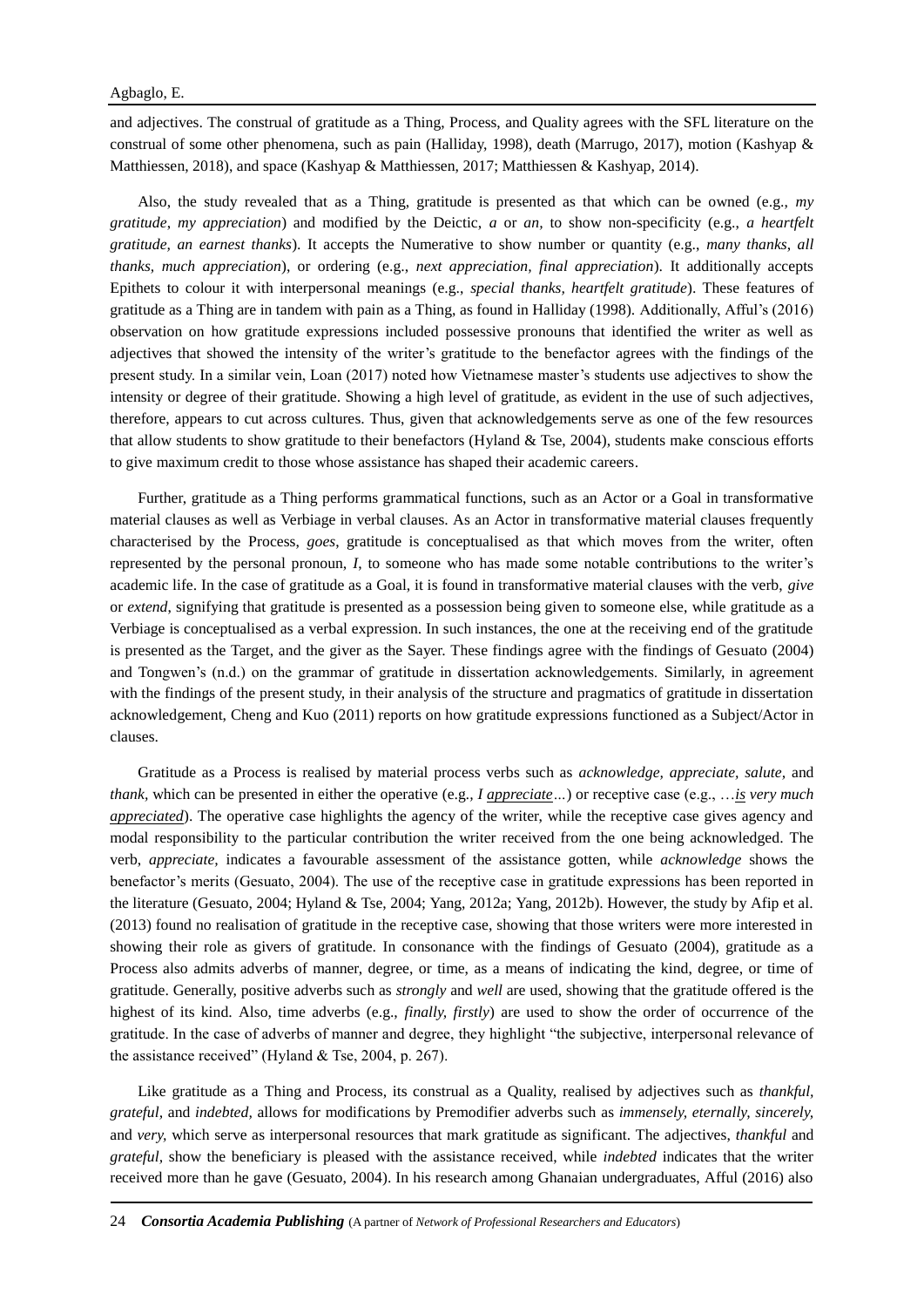found the conceptualisation of gratitude as indebtedness. Similar observations were made by Yan (2012b), Chen and Kuo (2011), and Hyland (2003). According to Hyland, acknowledgement allows students to construct a reciprocal relationship of indebtedness and responsibility, which is relevant to the unity and continuity of the academic community and can result in a long-term relationship between the benefactor and beneficiary.

## **6. Conclusion**

Acknowledgements offer an avenue for writers to show gratitude to people who have contributed in diverse ways to their academic journeys. Since Hyland's (2003) recognition of the neglect of dissertation acknowledgements in research despite the growing body of knowledge on book acknowledgements, there has been a burgeoning strand of research on dissertation acknowledgements of various levels (undergraduate, master's, and doctoral). Such studies, which relied mostly on the ESP perspective to genre, have mainly focused on the rhetorical organisation of dissertation acknowledgements (Afful, 2016; Golpour, 2012; Jaroenkitboworn, 2014). By adopting the SFL framework to analyse the linguistic construction of gratitude in master's dissertation acknowledgements in the field of Economics, the present study departs significantly from previous studies on this genre. In this section, I conclude the study by presenting the implications of the study and suggestions for further research.

The present study contributes to knowledge on dissertation acknowledgements, with implications for theory. In respect of knowledge on dissertation acknowledgements, the present study advances the focus of research from rhetorical organisation to the linguistic construction of gratitude, the significance of which lies in the application of the SFL framework which brings a fresher perspective on how to approach the language of acknowledgements. As mentioned earlier, previous research on acknowledgements relied heavily on the ESP genre theory to examine the schematic structure of acknowledgements (Afful, 2016; Golpour, 2012; Jaroenkitboworn, 2014). Thus, the use of SFL in the present study to analyse the construal or gratitude rather than the structural organisation of the genre steers the research on acknowledgements along a new direction which promises to reveal interesting insights.

Also significant is the fact that the present study uses acknowledgements from Economics, a discipline that hardly featured in previous studies on dissertation acknowledgements. This means that the study also advances our disciplinary knowledge on writing practices of novice writers in the field of Economics in a non-native English-speaking country. The theoretical implication of the study lies in the successful application of SFL on the language of acknowledgements. Given that the present study is one of the earliest studies to analyse gratitude expressions in acknowledgement within the transitivity framework, it adds to the SFL literature, prominent among which are the construal of pain (Halliday, 1998), death (Marrugo, 2017), space (Matthiessen & Kashyap, 2014), and motion (Kashyap & Matthiessen, 2018).

The findings of the present study also promise to be of immense significance to writing pedagogy. In particular, given that the present study used academic texts as data, the findings will be significant to English for Academic Purposes (EAP) scholars and practitioners. In essence, the findings will aid EAP practitioners in the development of teaching and learning materials pertaining to the writing of acknowledgements in African universities and elsewhere. The finding will also be useful to dissertation supervisors as it will enable them to effectively and efficiently teach students the grammatical means of expressing gratitude in dissertation acknowledgements. Additionally, it has been noted that students need to consult reliable sources to guide them in their writings (Afful, 2016). In line with this, post-graduate students will draw insights from the findings to enable them to express themselves competently when writing their acknowledgements.

The present study has opened doors for further studies. First, the present study focused on master's dissertation acknowledgements. This allows for further investigations of dissertation acknowledgements of undergraduate and doctoral students, with the help of the SFL theory, since acknowledgements in such dissertations are yet to be examined with SFL, especially in the Ghanaian context. Second, the fact that the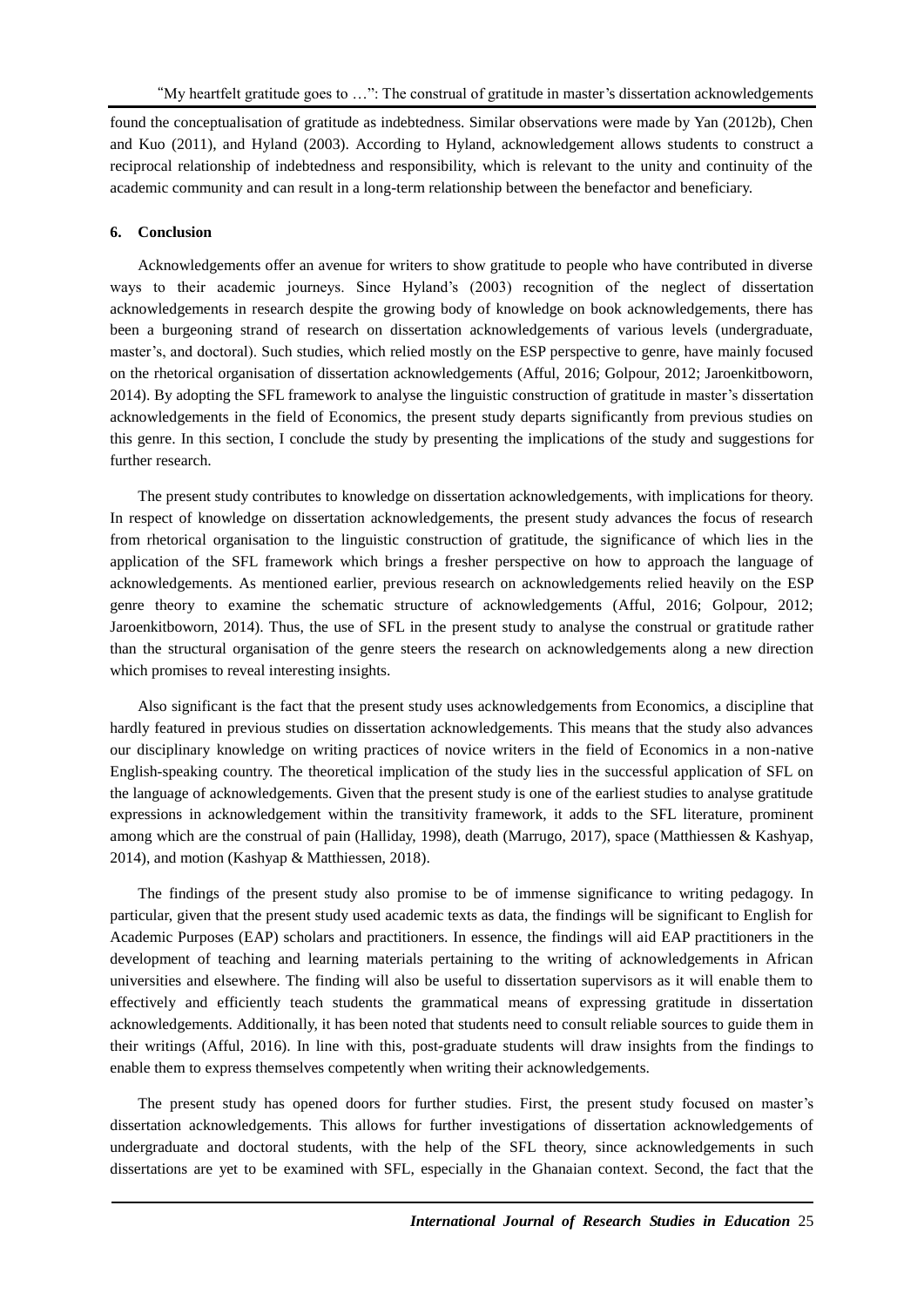present study focused on Economics means that further studies can be conducted on other disciplines that have received limited attention from research on dissertation acknowledgements. Third, the present study concentrated on a non-native English-speaking country. Further studies can, therefore, be conducted on acknowledgements written by native speakers of English. It is also significant for studies to adopt a comparative lens so as to reveal the similarities and differences that exist in the construal of gratitude across levels of higher education, disciplines, and writers' linguistic backgrounds. Such comparative studies can draw on the synergy of SFL and quantitative approaches, especially corpus linguistics, to offer a numerical account of the possible similarities and differences.

## **7. References**

- Afful, J. B. A. (2016). A genre study of undergraduate dissertation acknowledgements in a Ghanaian university. *ESP Today*, *4*(2), 202-224. doi 10.18485/esptoday.2016.4.2.4
- Afful, J. B. A. & Awoonor-Aziaku, L. (2017). Naming in master's thesis acknowledgements within two Ghanaian university departments. *Africology: The Journal of Pan African Studies*, *10*, 252-273.
- Afful, J. B. A. & Mwinlaaru, I. N. (2010). The construction of multiple identities in the acknowledgement section of a master's dissertation*. English for Specific Purposes World, 30*(9), 1-26.
- Afful, J. B. A. & Mwinlaaru, I. N. (2012). Sub-disciplinary variation and rhetoric in dissertation acknowledgements written by education students: The case of the University of Cape Coast, Ghana. In D. D. Kuupole & M. K. Kambou (Eds.), *National development through language education* (pp. 79-111). Cape Coast University Press.
- Afip, L. A., Ustati, M. K., & Dahan, H. M. (2013). The differences between Malay and Chinese postgraduates' gratitude: The generic structure of dissertation acknowledgement. *Researchers World-Journal of Arts, Science & Commerce*, *4*(3), 1-10.
- Al-Ali, M. N. (2010). Generic patterns and socio-cultural resources in acknowledgements accompanying Arabic PhD dissertations. *Pragmatics, 20*(1), 1-26.<https://doi.org/10.1075/prag.20.1.01ali>
- Alemi, M. & Rezanejad, A. (2016). The generic structure of acknowledgement in Persian dissertations. *The Journal of Teaching Language Skills, 7*(4), 1-28.
- Blackhouse, R., Dudley-Evans, T., & Henderson, W. (2017). Exploring the language and rhetoric of economics. In W. Henderson (Ed.), *Economics and language* (pp. 1-20). Routledge.
- Cheng, S. W. (2012). A contrastive study of master thesis acknowledgements by Taiwanese and North American students. *Open Journal of Modern Linguistics, 2*(1), 8-17.<https://doi.org/10.4236/ojml.2012.21002>
- Cheng, S. W. & Kuo, C. (2011). A pragmatic analysis of MA thesis acknowledgements. *Asian ESP Journal, 7(*3), 29-58.
- Christie, F. (2002). *Classroom discourse analysis: A functional perspective*. Continuum.
- Cownie, F. (2017). Gratitude and its drivers within higher education. *Journal of Marketing for Higher Education*, *27*(2), 290-308.<https://doi.org/10.1080/08841241.2017.1389795>
- Doran, Y. J. (2016). *Knowledge in physics through mathematics, image and language* [Unpublished doctoral dissertation]. University of Sydney.
- Eggins, S. (2004). *Introduction to systemic functional linguistics*. Continuum.
- Gesuato, S. (2004). *Towards a grammar of gratitude: Expressing thanks in PhD dissertation acknowledgements*  [Unpublished doctoral dissertation]. University of California at Berkeley.
- Giannoni, D. S. (2002). Worlds of gratitude: A contrastive study of acknowledgement texts in English and Italian research articles. *Applied Linguistics, 23*(1), 1-31.<https://doi.org/10.1093/applin/23.1.1>
- Golpour, F. (2012). A contrastive study doctoral dissertation acknowledgements by English non-native (Chinese) and native students in applied linguistics. *Pan-Pacific Association of Applied Linguistics, 16*(2), 59-67.
- Halliday, M. A. K. (1998). On the grammar of pain. *Functions of Language*, *5*, 1-32. <https://doi.org/10.1075/fol.5.1.02hal>
- Halliday, M. A. K. & Matthiessen, C. M. I. M. (2014). *Halliday's introduction to functional grammar*. Routledge.